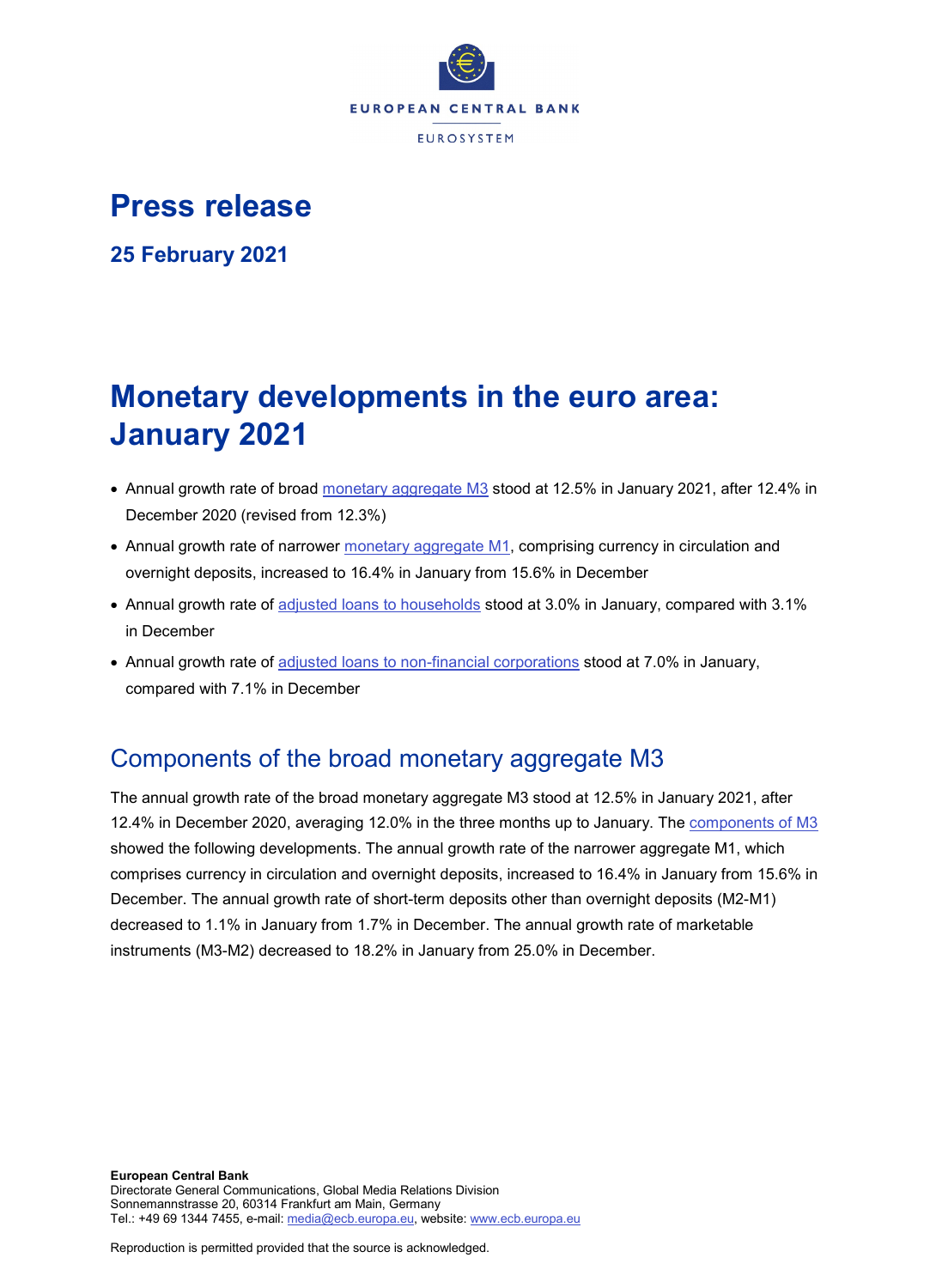

## **Chart 1**

#### [Data for monetary aggregates](http://sdw.ecb.europa.eu/browseSelection.do?type=series&q=BSI.M.U2.Y.V.M30.X.I.U2.2300.Z01.A+BSI.M.U2.Y.V.M10.X.I.U2.2300.Z01.A&node=SEARCHRESULTS)

Looking at the [components' contributions to the annual growth rate of M3,](http://sdw.ecb.europa.eu/browseSelection.do?type=series&q=BSI.M.U2.Y.V.M10.X.Q.U2.2300.Z01.F+BSI.M.U2.Y.V.L2A.M.Q.U2.2300.Z01.F+BSI.M.U2.Y.V.LT3.L.Q.U2.2300.Z01.F&node=SEARCHRESULTS) the narrower aggregate M1 contributed 11.3 percentage points (up from 10.7 percentage points in December), short-term deposits other than overnight deposits (M2-M1) contributed 0.3 percentage point (down from 0.4 percentage point) and marketable instruments (M3-M2) contributed 0.9 percentage point (down from 1.2 percentage points).

From the perspective of the holding sectors of [deposits in M3,](http://sdw.ecb.europa.eu/browseSelection.do?type=series&q=BSI.M.U2.Y.V.L2C.M.I.U2.2250.Z01.A+BSI.M.U2.Y.V.L2C.M.I.U2.2240.Z01.A+BSI.M.U2.Y.V.L2C.M.I.U2.2210.Z01.A&node=SEARCHRESULTS) the annual growth rate of deposits placed by households increased to 9.1% in January from 8.7% in December, while the annual growth rate of deposits placed by non-financial corporations increased to 21.8% in January from 20.7% in December. Finally, the annual growth rate of deposits placed by non-monetary financial corporations (excluding insurance corporations and pension funds) increased to 15.6% in January from 14.5% in December.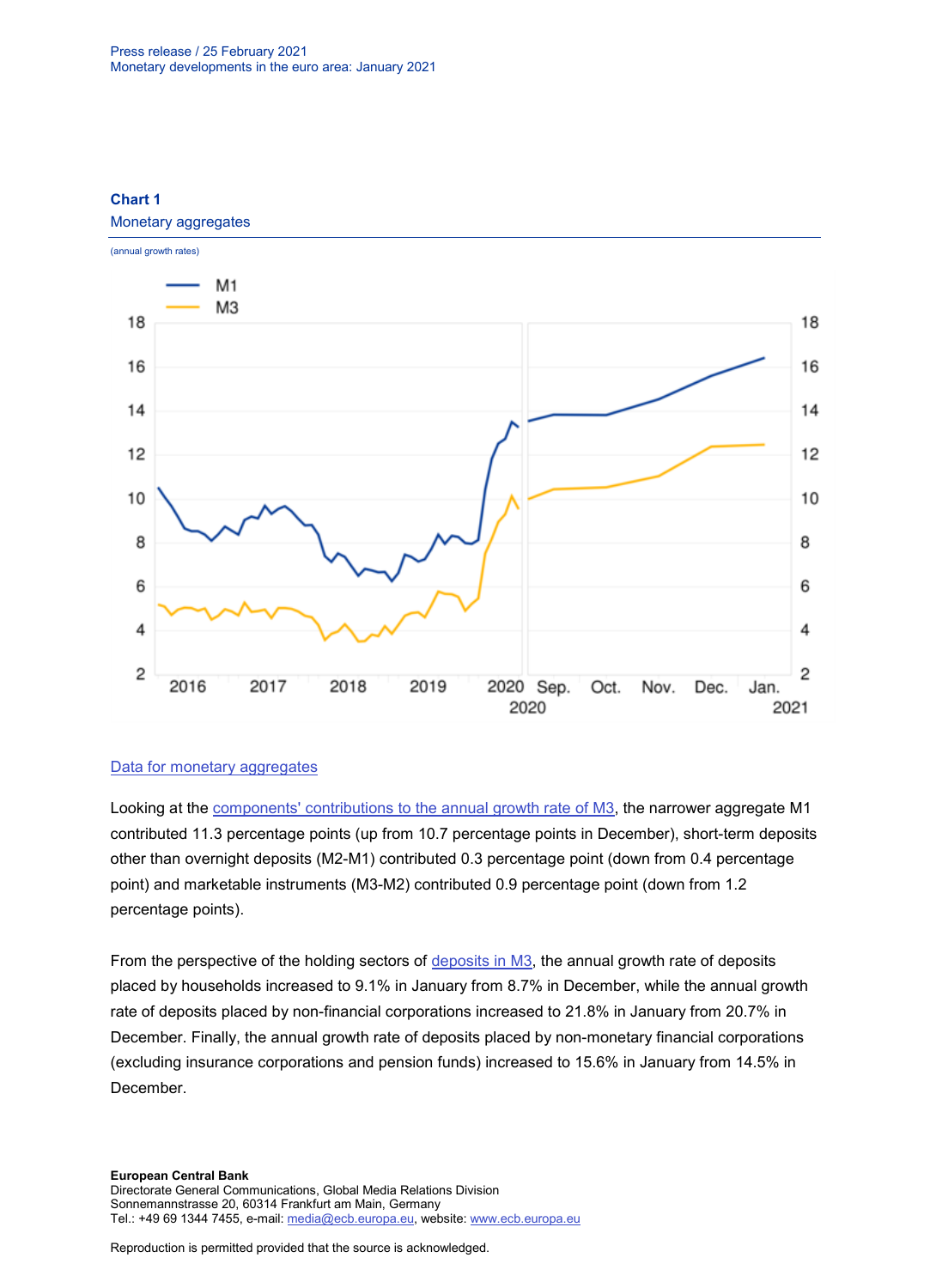### Counterparts of the broad monetary aggregate M3

As a reflection of changes in the items on the monetary financial institution (MFI) consolidated balance sheet other than M3 [\(counterparts of M3\)](http://sdw.ecb.europa.eu/browseSelection.do?type=series&q=BSI.M.U2.Y.V.M30.X.I.U2.2300.Z01.A+BSI.M.U2.Y.U.LT2.X.Q.Z5.0000.Z01.F+BSI.M.U2.Y.U.A80.A.Q.U4.0000.Z01.F+BSI.M.U2.Y.U.AT2.A.Q.U2.2100.Z01.F+BSI.M.U2.Y.U.AT2.A.Q.U2.2200.Z01.F+BSI.M.U2.Y.U.R31A.X.Q.Z5.0000.Z01.F&node=SEARCHRESULTS), the annual growth rate of M3 in January 2021 can be broken down as follows: credit to general government contributed 8.3 percentage points (up from 8.1 percentage points in December), credit to the private sector contributed 5.4 percentage points (down from 5.7 percentage points), longer-term financial liabilities contributed 0.5 percentage point (up from 0.3 percentage point), net external assets contributed -0.4 percentage point (down from -0.2 percentage point), and the remaining counterparts of M3 contributed -1.3 percentage points (up from - 1.4 percentage points).

#### **Chart 2**

Contribution of the M3 counterparts to the annual growth rate of M3



[Data for contribution of the M3 counterparts to the annual growth rate of M3](http://sdw.ecb.europa.eu/browseSelection.do?type=series&q=BSI.M.U2.Y.V.M30.X.I.U2.2300.Z01.A+BSI.M.U2.Y.U.LT2.X.Q.Z5.0000.Z01.F+BSI.M.U2.Y.U.A80.A.Q.U4.0000.Z01.F+BSI.M.U2.Y.U.AT2.A.Q.U2.2100.Z01.F+BSI.M.U2.Y.U.AT2.A.Q.U2.2200.Z01.F+BSI.M.U2.Y.U.R31A.X.Q.Z5.0000.Z01.F&node=SEARCHRESULTS)

### Credit to euro area residents

#### **European Central Bank**

Directorate General Communications, Global Media Relations Division Sonnemannstrasse 20, 60314 Frankfurt am Main, Germany Tel.: +49 69 1344 7455, e-mail: [media@ecb.europa.eu,](mailto:media@ecb.europa.eu) website: [www.ecb.europa.eu](http://www.ecb.europa.eu/)

Reproduction is permitted provided that the source is acknowledged.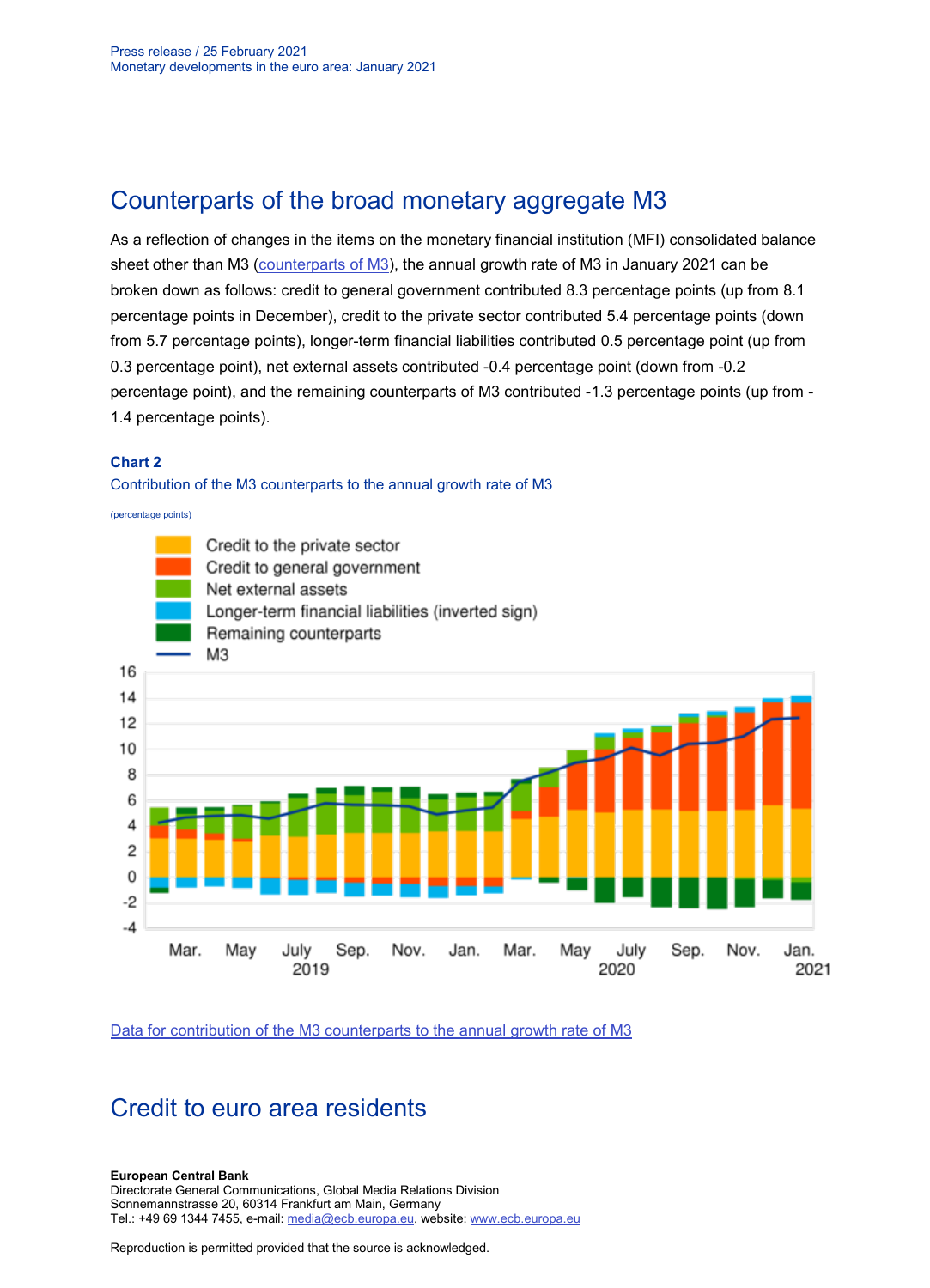As regards the dynamics of credit, the annual growth rate of total [credit to euro area residents](http://sdw.ecb.europa.eu/browseSelection.do?type=series&q=BSI.M.U2.Y.U.AT2.A.I.U2.2000.Z01.A&node=SEARCHRESULTS) stood at 9.6% in January 2021, unchanged from the previous month. The annual growth rate of credit to [general government](http://sdw.ecb.europa.eu/browseSelection.do?type=series&q=BSI.M.U2.Y.U.AT2.A.I.U2.2100.Z01.A&node=SEARCHRESULTS) increased to 22.9% in January from 22.2% in December, while the annual growth rate of [credit to the private sector](http://sdw.ecb.europa.eu/browseSelection.do?type=series&q=BSI.M.U2.Y.U.AT2.A.I.U2.2200.Z01.A&node=SEARCHRESULTS) decreased to 5.1% in January from 5.4% in December.

The annual growth rate of [adjusted loans to the private sector](http://sdw.ecb.europa.eu/browseSelection.do?type=series&q=BSI.M.U2.Y.U.A20TA.A.I.U2.2200.Z01.A&node=SEARCHRESULTS) (i.e. adjusted for loan sales, securitisation and notional cash pooling) decreased to 4.5% in January from 4.7% in December. Among the borrowing sectors, the annual growth rate of [adjusted loans to households](http://sdw.ecb.europa.eu/browseSelection.do?type=series&q=BSI.M.U2.Y.U.A20T.A.I.U2.2250.Z01.A&node=SEARCHRESULTS) stood at 3.0% in January, compared with 3.1% in December, while the annual growth rate of adjusted [loans to non](http://sdw.ecb.europa.eu/browseSelection.do?type=series&q=BSI.M.U2.Y.U.A20T.A.I.U2.2240.Z01.A&node=SEARCHRESULTS)[financial corporations](http://sdw.ecb.europa.eu/browseSelection.do?type=series&q=BSI.M.U2.Y.U.A20T.A.I.U2.2240.Z01.A&node=SEARCHRESULTS) stood at 7.0% in January, compared with 7.1% in December.

#### **Chart 3**

Adjusted loans to the private sector



[Data for adjusted loans to the private sector](http://sdw.ecb.europa.eu/browseSelection.do?type=series&q=BSI.M.U2.Y.U.A20TA.A.I.U2.2200.Z01.A+BSI.M.U2.Y.U.A20T.A.I.U2.2250.Z01.A+BSI.M.U2.Y.U.A20T.A.I.U2.2240.Z01.A&node=SEARCHRESULTS)

#### **Notes:**

#### **European Central Bank**

Directorate General Communications, Global Media Relations Division Sonnemannstrasse 20, 60314 Frankfurt am Main, Germany Tel.: +49 69 1344 7455, e-mail: [media@ecb.europa.eu,](mailto:media@ecb.europa.eu) website: [www.ecb.europa.eu](http://www.ecb.europa.eu/)

Reproduction is permitted provided that the source is acknowledged.